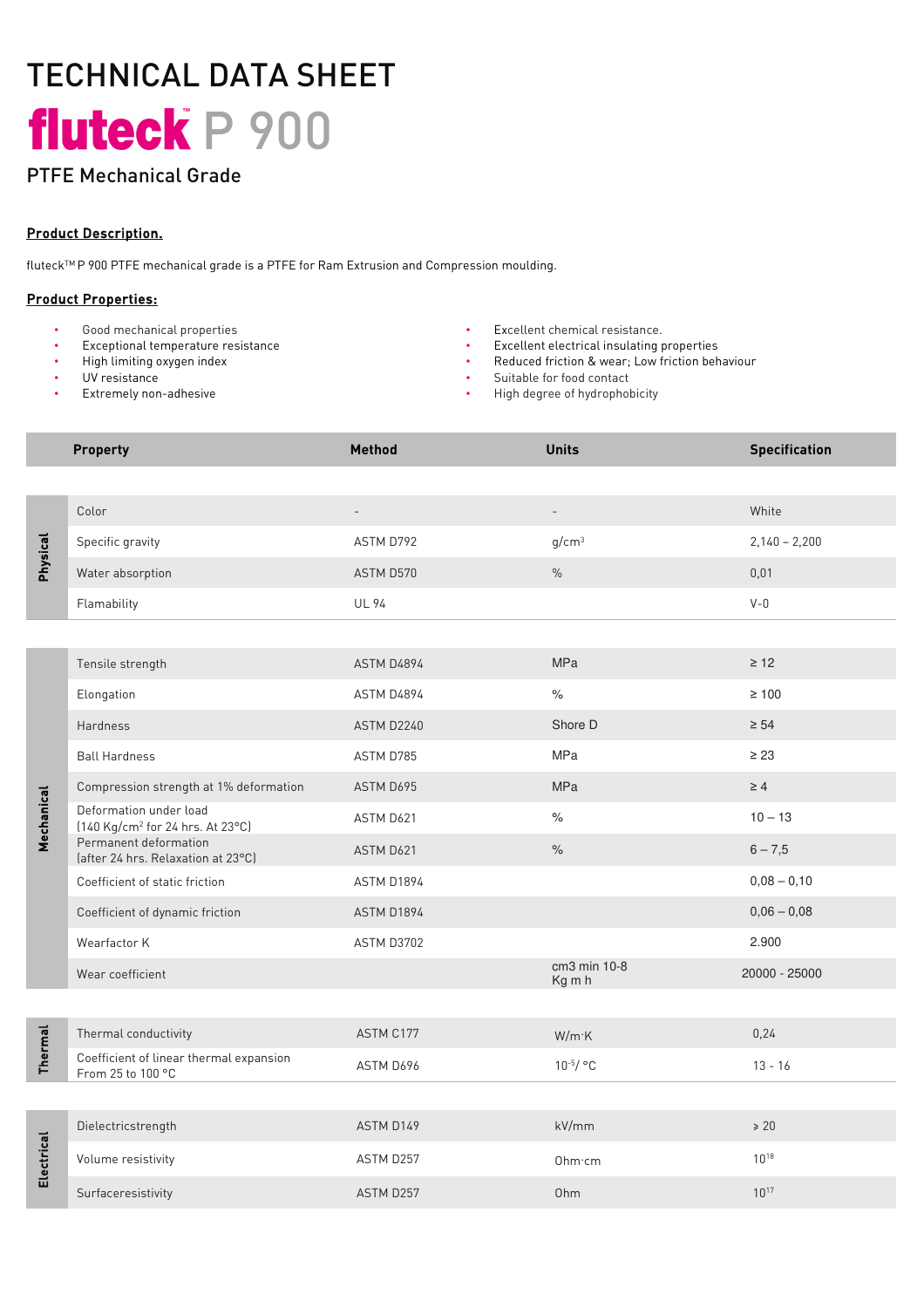# TECHNICAL DATA SHEET fluteck P 900

### PTFE Mechanical Grade

#### Typical properties.

fluteck<sup>TM</sup>P 900 is a PTFE mechanical grade preferred for parts and components for non-critical chemical, electrical and mechanical applications.

- fluteckTM P 900 offers an excellent combination of properties typical of the fluoropolymer resins:
- Service Temperature: fluteck™P 900 offers excellent resistance to continuous service temperatures working conditions from -100° C (-148°F) up to 250° C (482°F) and, for limited periods, even to higher temperatures; Product's low temperature resistance allows satisfactory performance down to -200° C (-328°F).
- Chemical resistance: fluteckTM P 900 offers high inertness towards nearly all known chemicals. Only attacked elemental alkali metals, chlorine trifluoride and elemental fluorine at high temperature and pressures might affect properties.
- Solvents resistance: fluteck<sup>TM</sup> P 900 offers insoluble properties in all solvents up to temperatures as high as 300° C (572° F). Certain highly fluorinated oils only swell and dissolve PTFE at temperatures close to the crystalline melting point.

#### Typical Application.

fluteck<sup>TM</sup> P 900 PTFE mechanical grade offers useful properties in various applications such as chemical resistance, thermal stability, cryogenic properties, low coefficient of friction, low surface energy, low dielectric constant, high volume and surface resistivity, and flame resistance.

These properties allow the application of fluteck<sup>TM</sup> P 900 PTFE mechanical Grade in several fields such as Chemical, Electrical and Electronic, Petrochemical, Automotive, Mechanical, Medical, Aeronautics, Semiconductor and Food industry.

#### Statement on suitability for contact with foodstuff.

FDA Approved US Regulation

- Code of Federal regulation 21 CFR Ch.1; section177.1550Perfluorocarbon Resinsof the Food and Drug Administration/US.
- EU Regulation
- EU 1935/2004 10/2011 on plastic materials and articles to come in contact with food.

#### Storage and Handling.

fluteck™ P 900 PTFE mechanical grade can be stored for a long period of life and is exceptionally resistant to aging and weather conditions up to 10 years. Specific aging tests carried out on sample exposed to aging and atmospheric conditions, showed no changes in weight and volume. In case of semi-finished products, before processing or before the machining, it is advisable to store the material for 24 hours in the production area,

preferable in a clean and dry place at a temperature of less than 25°C (77°F), preferably between 21-25°C (70-77°F). This is very important when room temperature is low; in such cases the material should be conditioned up to 72 hours in the production area in the recommended temperature range.

#### Safety instruction.

Follow the normal precautions observed with all fluoropolymer materials.

Please consult the Material Safety Data Sheet and Product Label for information regarding the safe handling of the material. By following all precautions and safety measures, processing, machining, and using these products poses no known health risks. General handling and processing precautions include: 1) Process only in well-ventilated areas. 2) Do not smoke in working areas. 3) Avoid eye contact. 4) Avoid mouth contact. 5) If skin comes into contact with these products during handling, wash with soap and water afterwards. 6) Avoid contact with hot fluoropolymers.

The user must verify that the finished parts, made out of the semi-finished product, are technically suitable for the requested application. The user must also verify that the finished item may not cause any modification to the organoleptic properties of the foodstuff and that the item's technological fitness it is assigned to may be guaranteed.

For each foreign country market, where the articles are introduced into, it is user's responsibility to verify whether both material than articles comply with the applicable laws and regulations.

#### Delivery format.

fluteckTM P 900 PTFE mechanical grade is supplied in the following shapes and formats: Semi-finished products: rods, tubes, sheets, tapes, strips. Shapes and sizes as per fluorseals General Size List and/as per customer request. Machined parts: Shapes and sizes as per customer request.

Note: The information contained in this technical data sheet have been collected and ranked on technical data coming from reliable statistic series gathered in the field over the years. All information are intended only as general guidelines for use at user discretion. fluorseals do not guarantee any specific result and do not assume any liability in connection with the use of the products in the described application. None of the information included in this document is to be taken as a licence to operate under, or recommendations to infringe any existing patents. Before the use, the product has to be sampled and tested in the specific application and in the field of use at working condition in order to be approved by the us